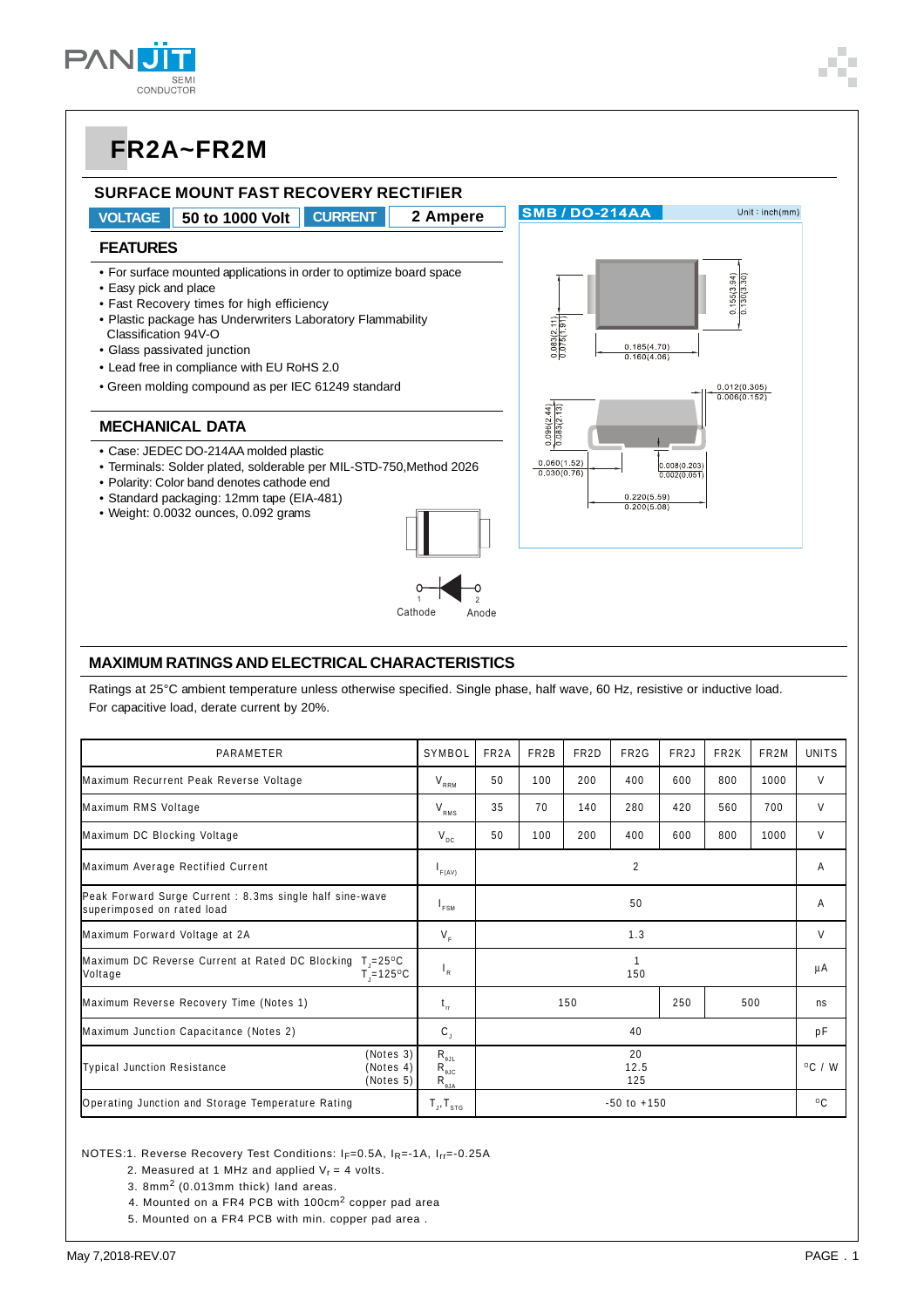

#### **RATING AND CHARACTERISTIC CURVES**

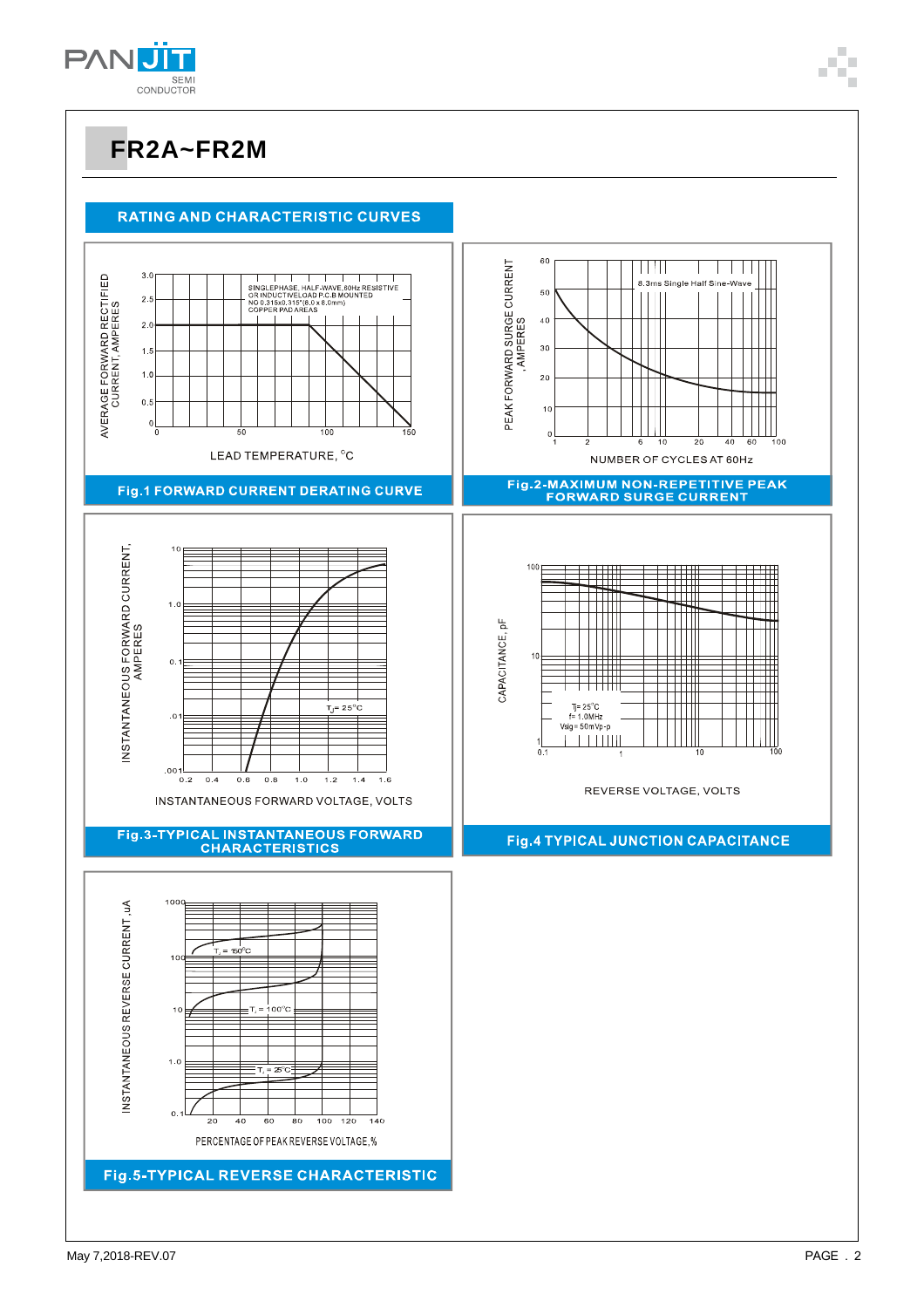



#### **ORDER INFORMATION**

• Packing information

T/R - 3K per 13" plastic Reel

T/R - 0.8K per 7" plastic Reel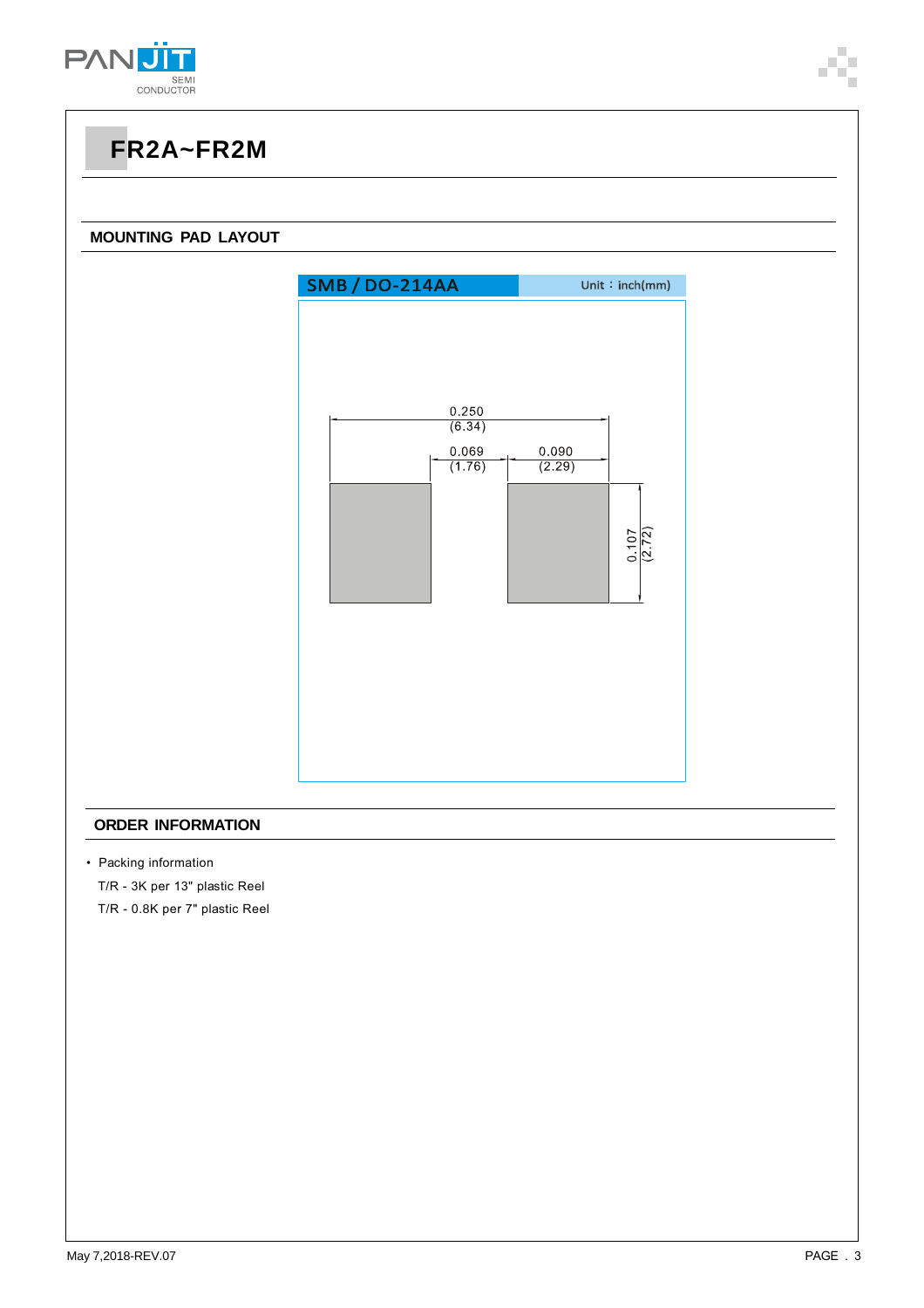

#### **Part No\_packing code\_Version**

FR2A\_R1\_00001 FR2A\_R2\_00001

#### **For example :**

**RB500V-40\_R2\_00001**



**→ Serial number** 

**Version code means HF**

- **Packing size code means 13"**
- **Packing type means T/R**

| <b>Packing Code XX</b>                         |                      |                                            |                | <b>Version Code XXXXX</b>                            |   |               |  |  |
|------------------------------------------------|----------------------|--------------------------------------------|----------------|------------------------------------------------------|---|---------------|--|--|
| <b>Packing type</b>                            | 1 <sup>st</sup> Code | <b>Packing size code</b>                   |                | 2 <sup>nd</sup> Code HF or RoHS 1 <sup>st</sup> Code |   | 2nd~5th Code  |  |  |
| <b>Tape and Ammunition Box</b><br>(T/B)        | A                    | N/A                                        | 0              | <b>HF</b>                                            | 0 | serial number |  |  |
| <b>Tape and Reel</b><br>(T/R)                  | R                    | 7"                                         |                | <b>RoHS</b>                                          | 1 | serial number |  |  |
| <b>Bulk Packing</b><br>(B/P)                   | в                    | 13"                                        | $\overline{2}$ |                                                      |   |               |  |  |
| <b>Tube Packing</b><br>(T/P)                   |                      | 26 <sub>mm</sub>                           | X              |                                                      |   |               |  |  |
| <b>Tape and Reel (Right Oriented)</b><br>(TRR) | S                    | 52mm                                       | γ              |                                                      |   |               |  |  |
| <b>Tape and Reel (Left Oriented)</b><br>(TRL)  |                      | <b>PANASERT T/B CATHODE UP</b><br>(PBCU)   | u              |                                                      |   |               |  |  |
| <b>FORMING</b>                                 | F                    | <b>PANASERT T/B CATHODE DOWN</b><br>(PBCD) | n              |                                                      |   |               |  |  |